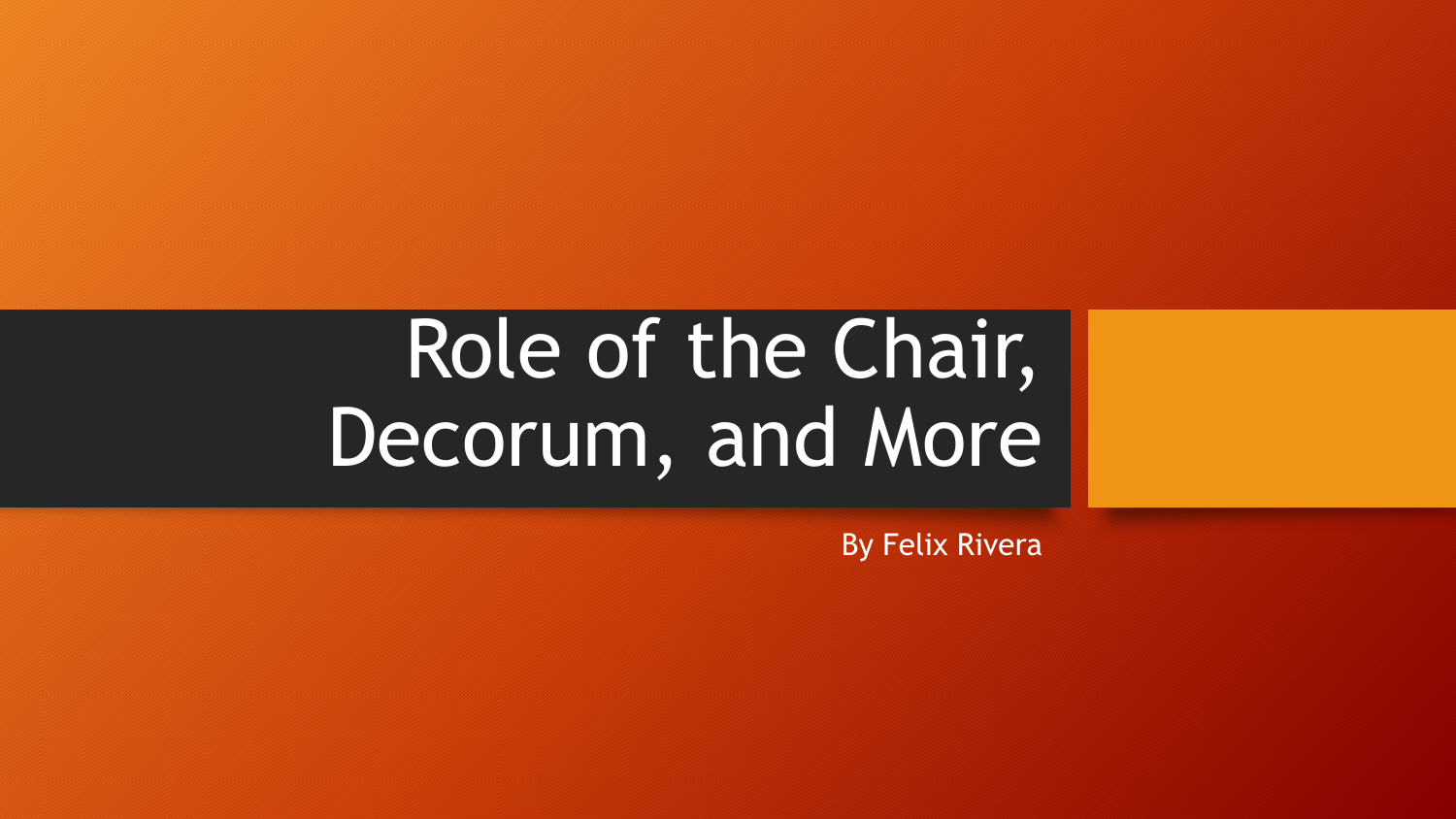### 2.30.020 – Presiding Officer

- A. The *chair* of the assembly shall be the presiding officer of the assembly.
- B. The vice-*chair* of the assembly shall be the presiding officer of the assembly in the case of unavailability of the *chair*.
- C. The presiding officer shall be addressed as "*Chair*."
- D. The presiding officer shall be a member of the assembly with all of the power and duties of that office.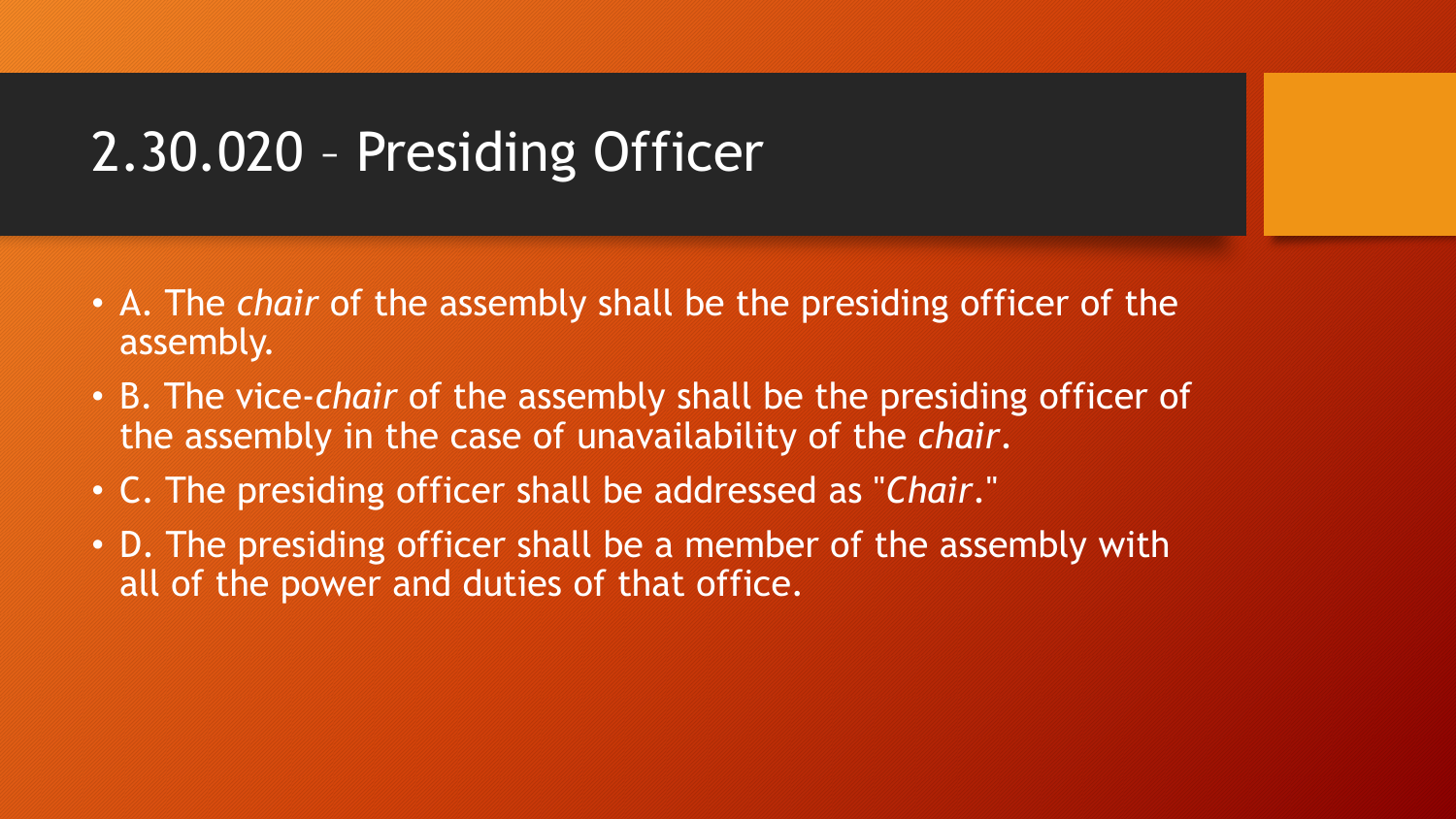#### Section 4.04 – Presiding officer, meetings and procedures

- (a) The assembly shall elect annually from its membership a presiding officer known as "*chair*." The *chair* serves at the pleasure of the assembly.
- (b) The assembly shall meet in regular session at least twice each month. The mayor, the *chair* of the assembly, or five assembly members may call special meetings.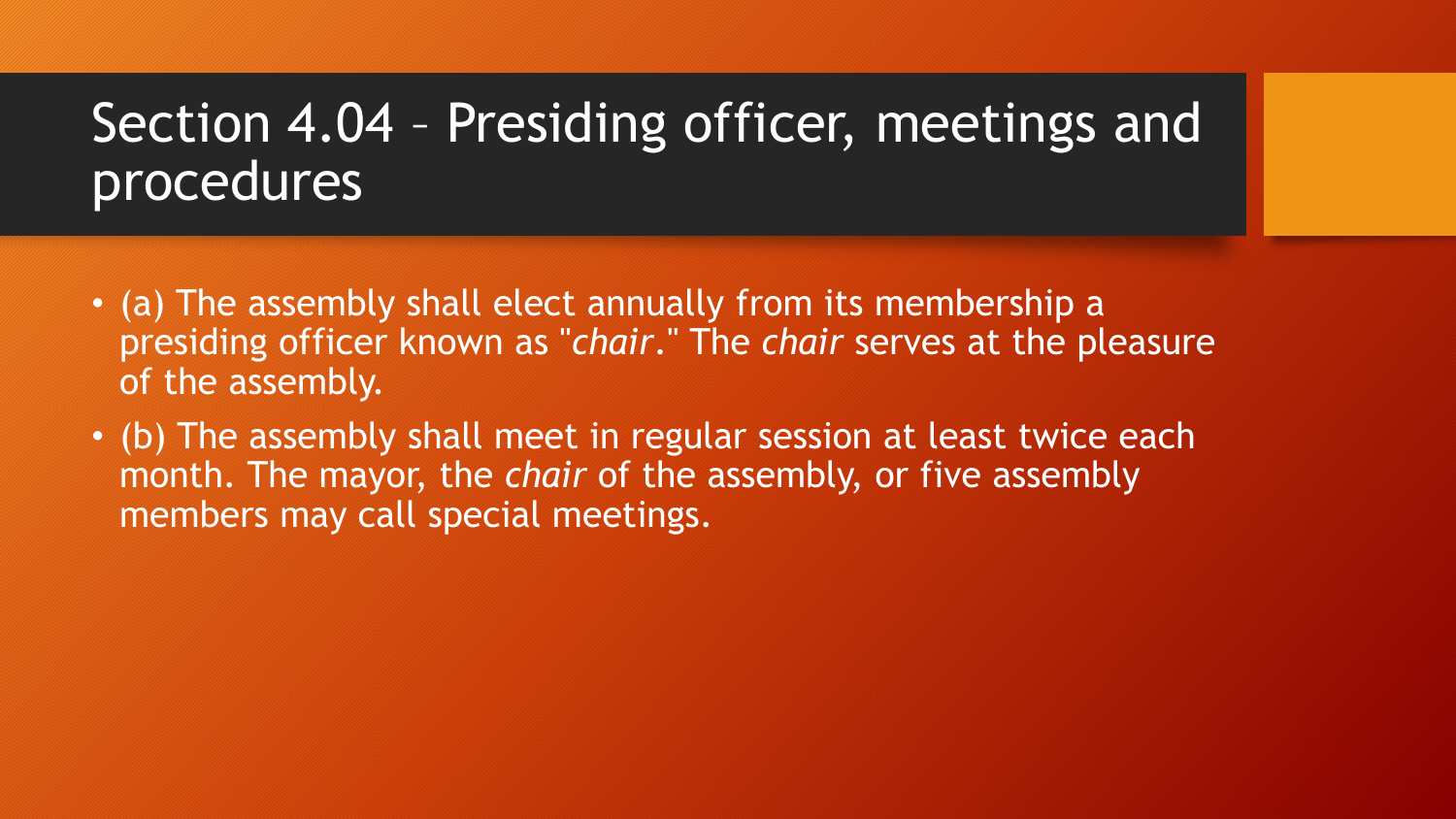## Robert's Rules of Order Newly Revised 11th Edition, pages 449-450

- 1. To open and call the meeting to order
- 2. To announce in proper sequence the business that come before the assembly
- 3. To recognize members who are **entitled** to the floor
- 4. To state and to put to vote all questions that legitimately come before the assembly
- 5. To protect the assembly from obviously dilatory motions
- 6. To enforce the rules relating to debate and those relating to order and decorum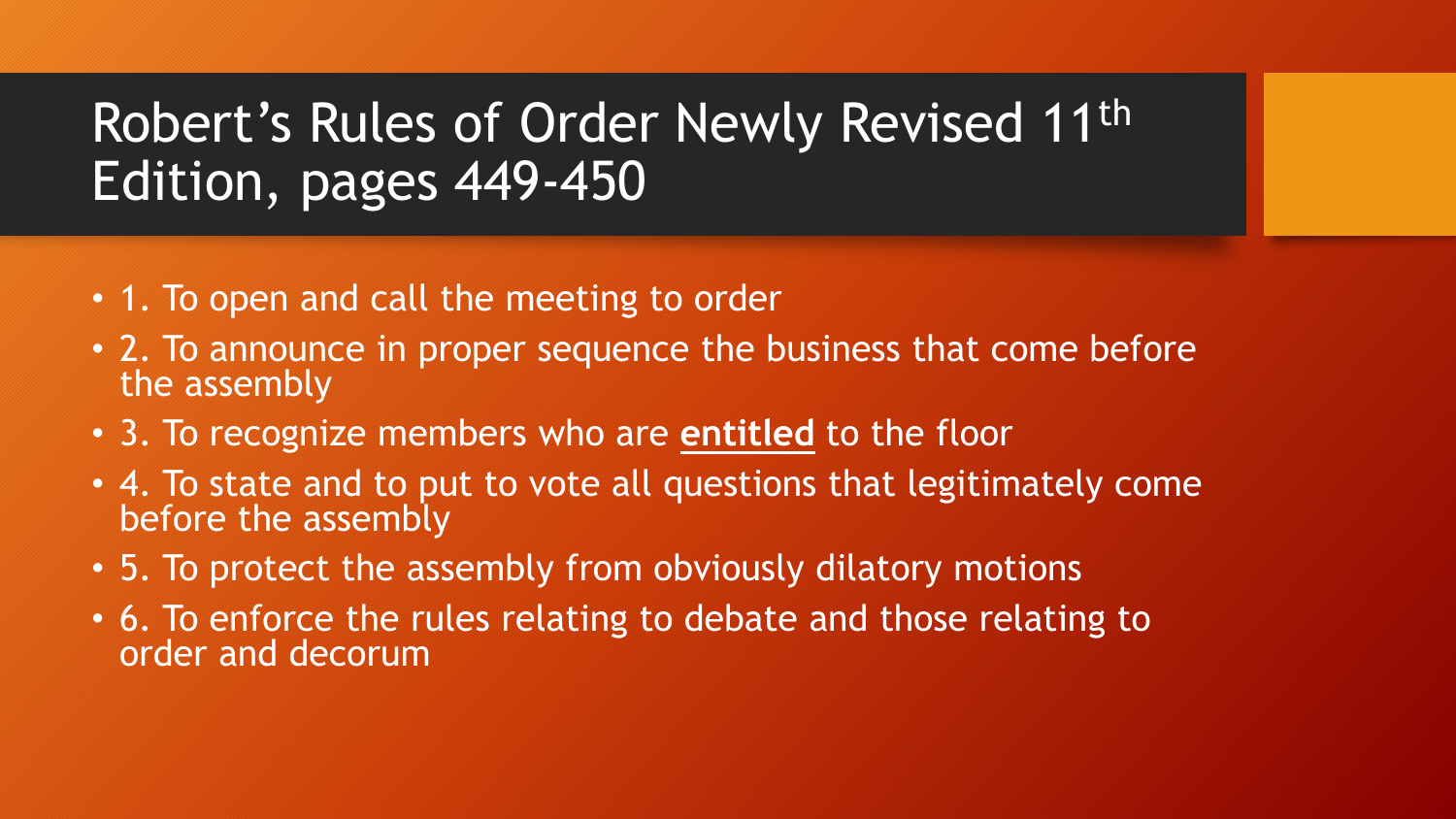#### Robert's Rules of Order Continued, pages 449-450

- 7. To expedite business in every way compatible with the rights of the members
- 8. To decide all questions of order, subject to appeal
- 9. To respond to inquiries of members relating to parliamentary procedure
- 10. To authenticate by his or her signature, when necessary, all acts
- 11. To declare the meeting adjourned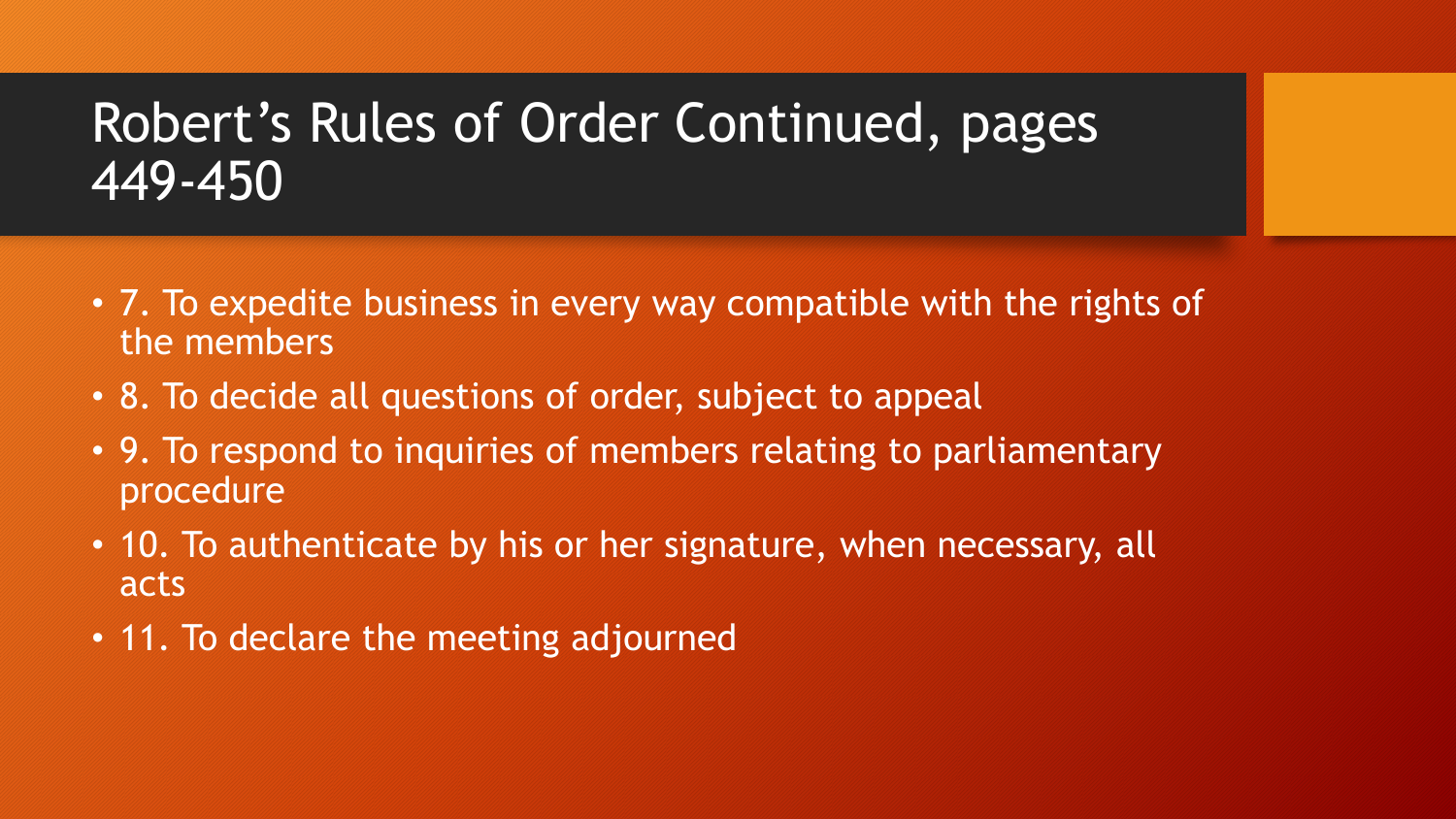#### Dilatory Motions, Robert's Rules of Order pages 342-343

- A motion is dilatory if it seeks to obstruct or thwart the will of the assembly as clearly indicated by the existing parliamentary situation.
- Any main or other motion that is frivolous or absurd or that contains no rational proposition is dilatory and cannot be introduced.
- Whenever the chair becomes convinced that one or more members are repeatedly using parliamentary forms for dilatory purposes, he should either not recognize these members or he should rule that such motions are out of order…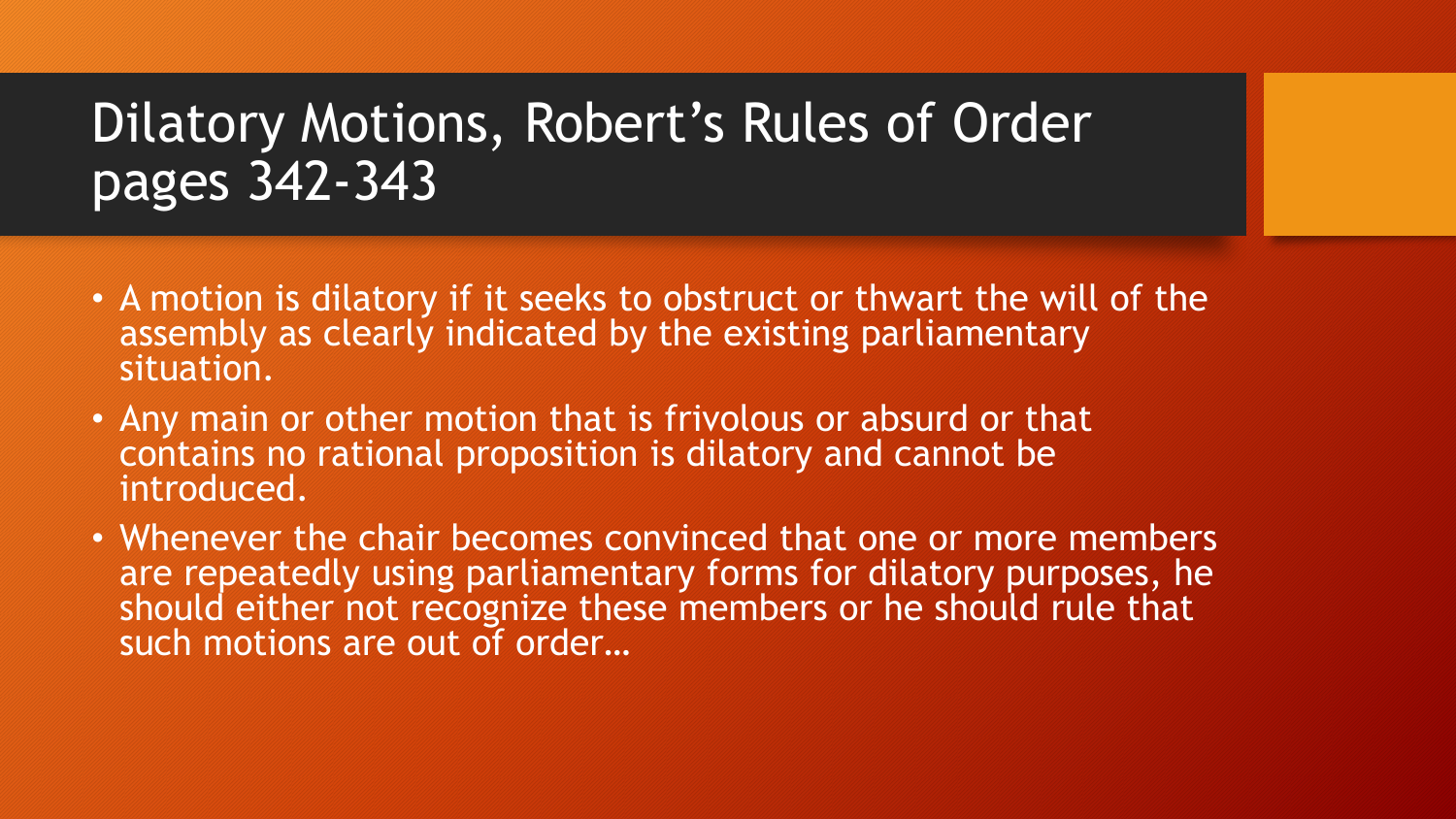#### General Rules of Decorum: 2.30.080

- Address the chair as "Chair"
- Refrain from speaking until recognized
- If two Members request recognition at the same time, it is the Chair's discretion as to who speaks first
- Speak to the subject under debate
- Refer to any other member only in a respectful manner
- Person who makes a motion is given first opportunity to speak to the motion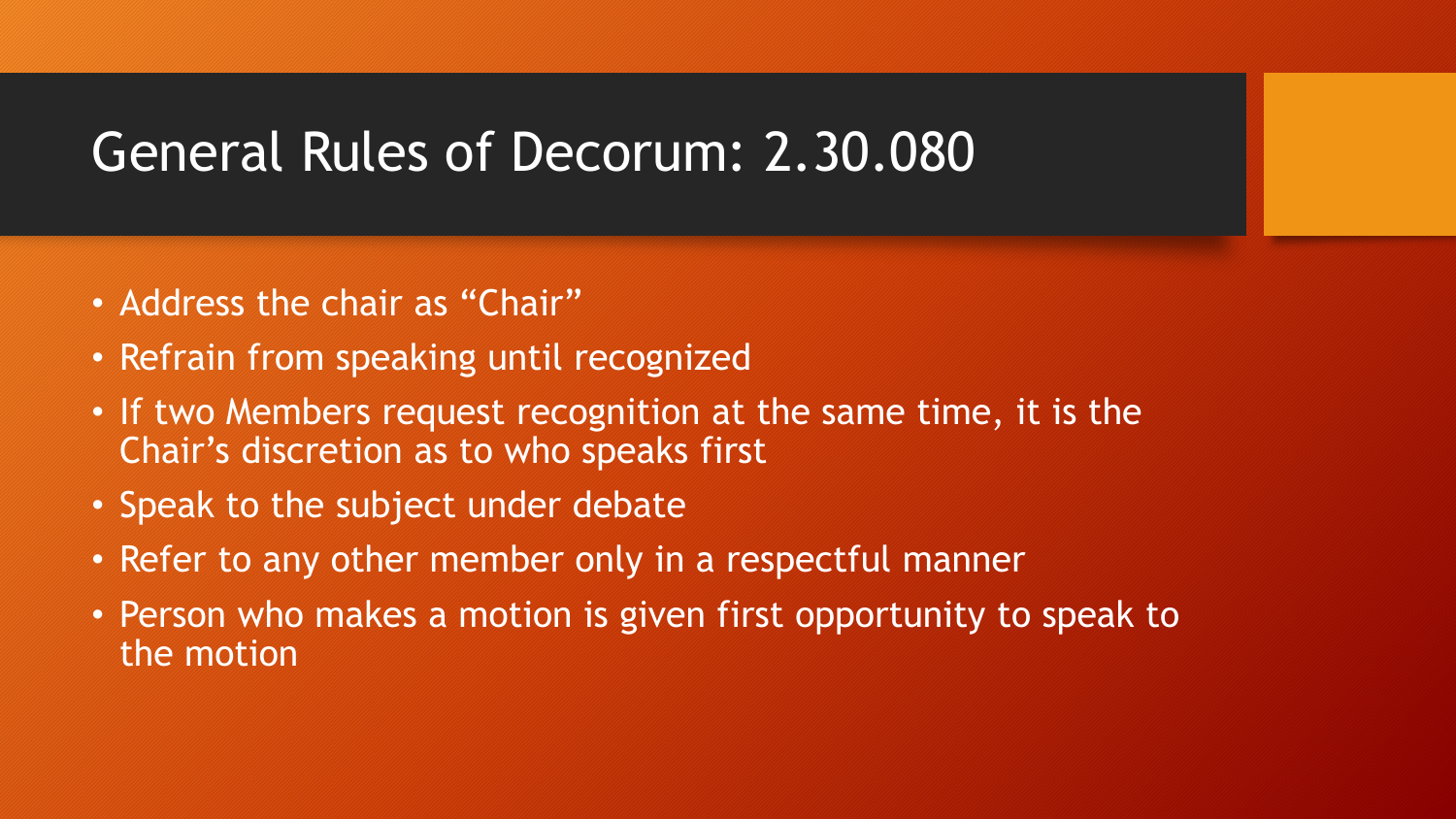## General Rules of Decorum under Robert's Rules of Order, pages 391-394

- Robert's Rules of Order governs all matter not covered by Chapter 2.30 of Municipal Code
- Remarks must be confined to the merits of the pending question, and germane to it.
- Refrain from attacking a member's motives. The measure, not the member, is the subject of debate.
- Address all remarks through the chair. Members are not to address on another directly.
- Avoid the use of members' names. It is better to describe a member in some other way, as by saying, "the member who spoke last" or, "the delegate from the Downtown District 1."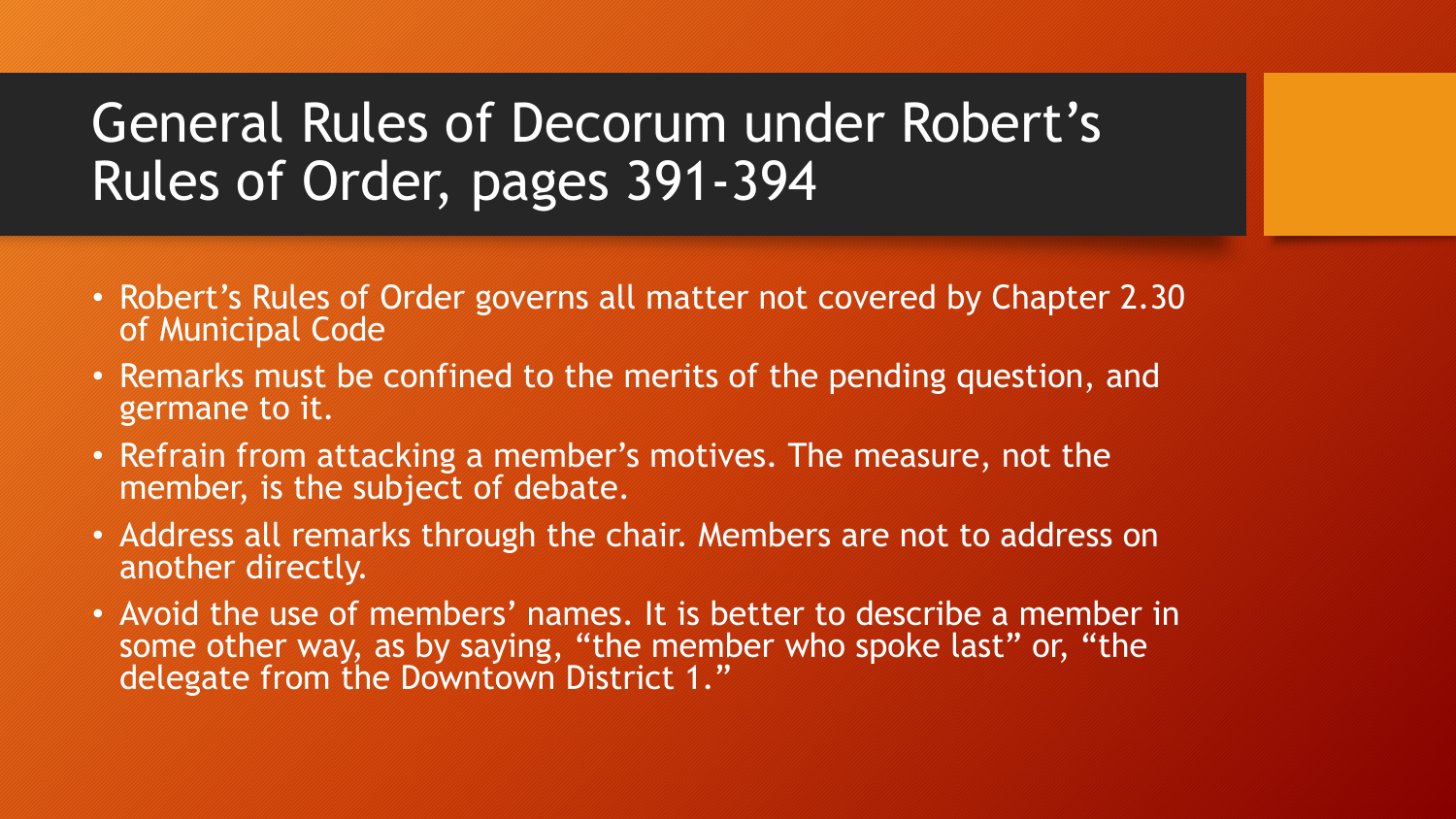### General Rules of Decorum under Robert's Rules of Order, Continued

- Refraining from speaking adversely on a prior action not pending, unless a motion to reconsider, rescind, or amend it is pending, or unless he intents to conclude his remarks by making or giving notice of one of these motions.
- Refraining from speaking against one's own motion.
- Members can only speak twice on a pending question, and no member who already spoke may speak a second time on the same day for debate on the same question unless every other member has had opportunity to claim the floor for the first time or does not claim it.
- Where the Chair knows there are Members with opposing views, the Chair should alternate recognizing Members between those with opposing views as much as possible.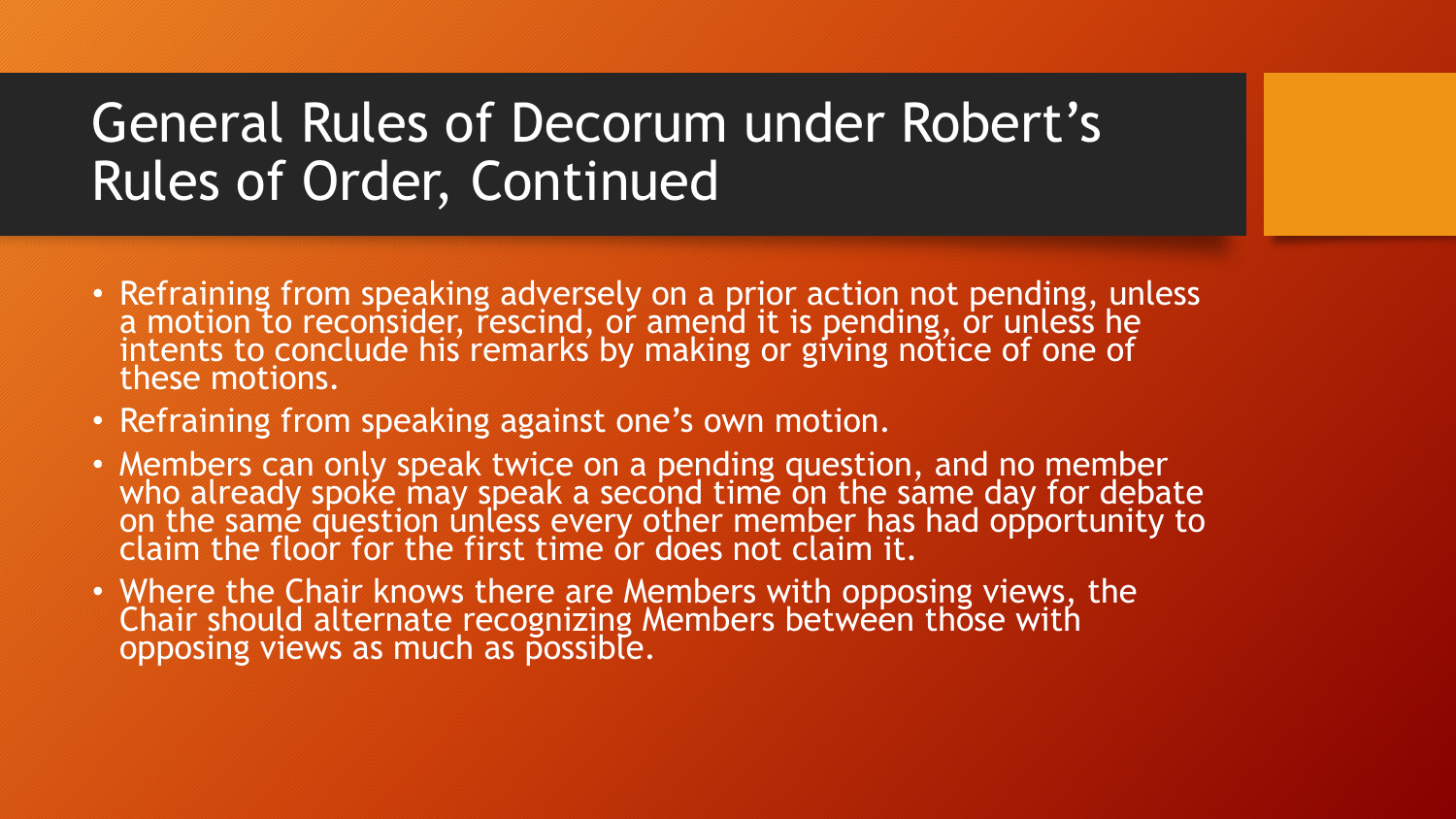#### General Rules of Decorum under Robert's Rules of Order, Continued

- Reading from reports, quotations, etc., only without objection or with permission. If any member objects, a member has no right to read from – or to have the secretary read from – any paper or book as part of his speech, without permission of the assembly. Members are usually permitted to read short, pertinent, printed extracts in debate, however, so long as they do not abuse the privilege.
- Being seated during an interruption by the chair.
- Refraining from disturbing the assembly.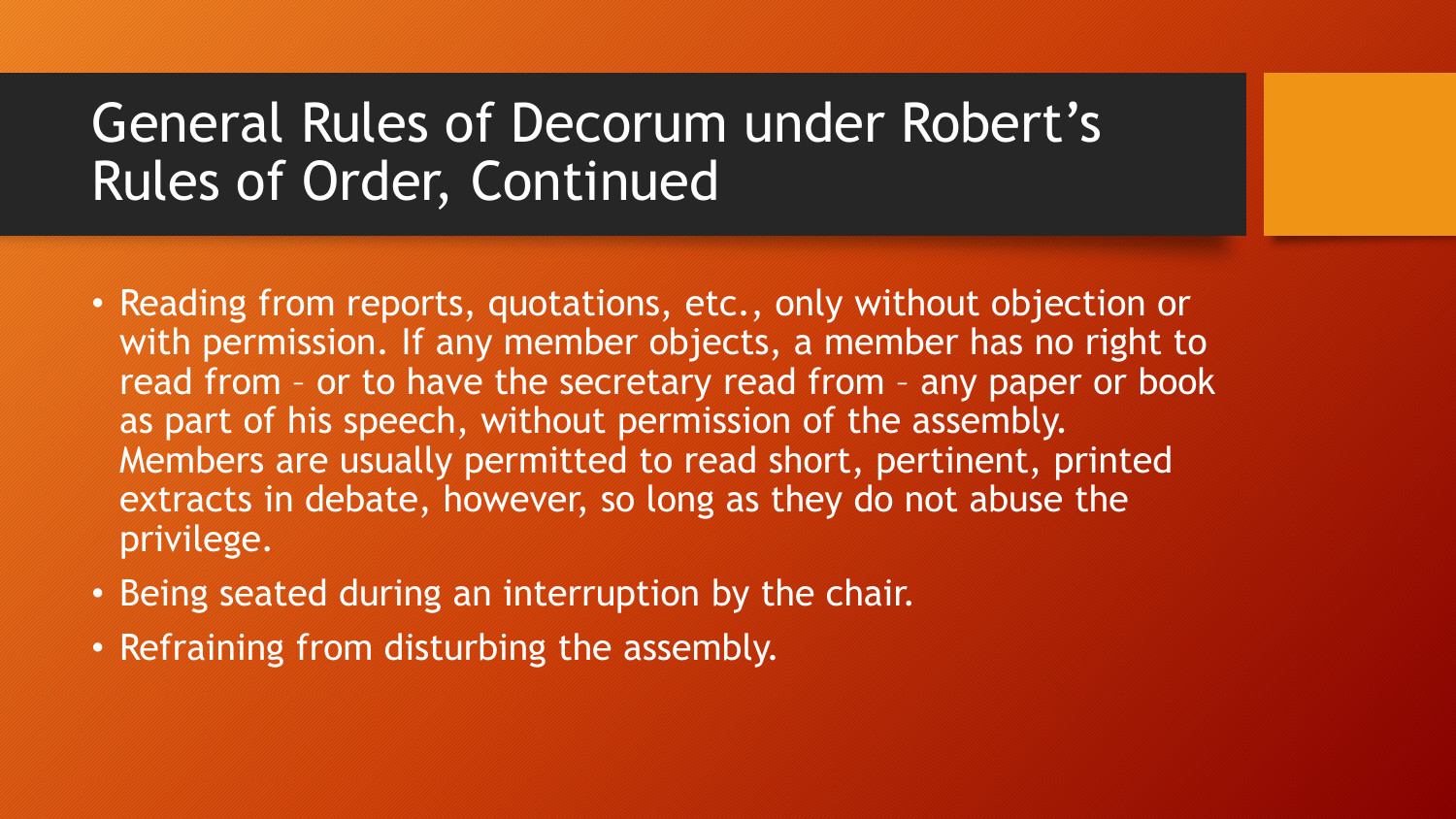#### Additional Questions for Future Discussion

- What are the rules for Assembly Members addressing each other by name directly? What are the limits on personal attacks or insults?
- What is the role of the Chair in maintaining decorum?
- When is it permissible for an Assembly Member to have an expert testify during debate on legislation before the body? What are the limits on expert testimony?
- When persons testify during a public hearing, what are the rules and restrictions on Assembly members asking questions to the testifier?
- How does the Chair enforce these rules?
- What are the rules of decorum for the public? What are the rules of decorum for Assembly members towards the public?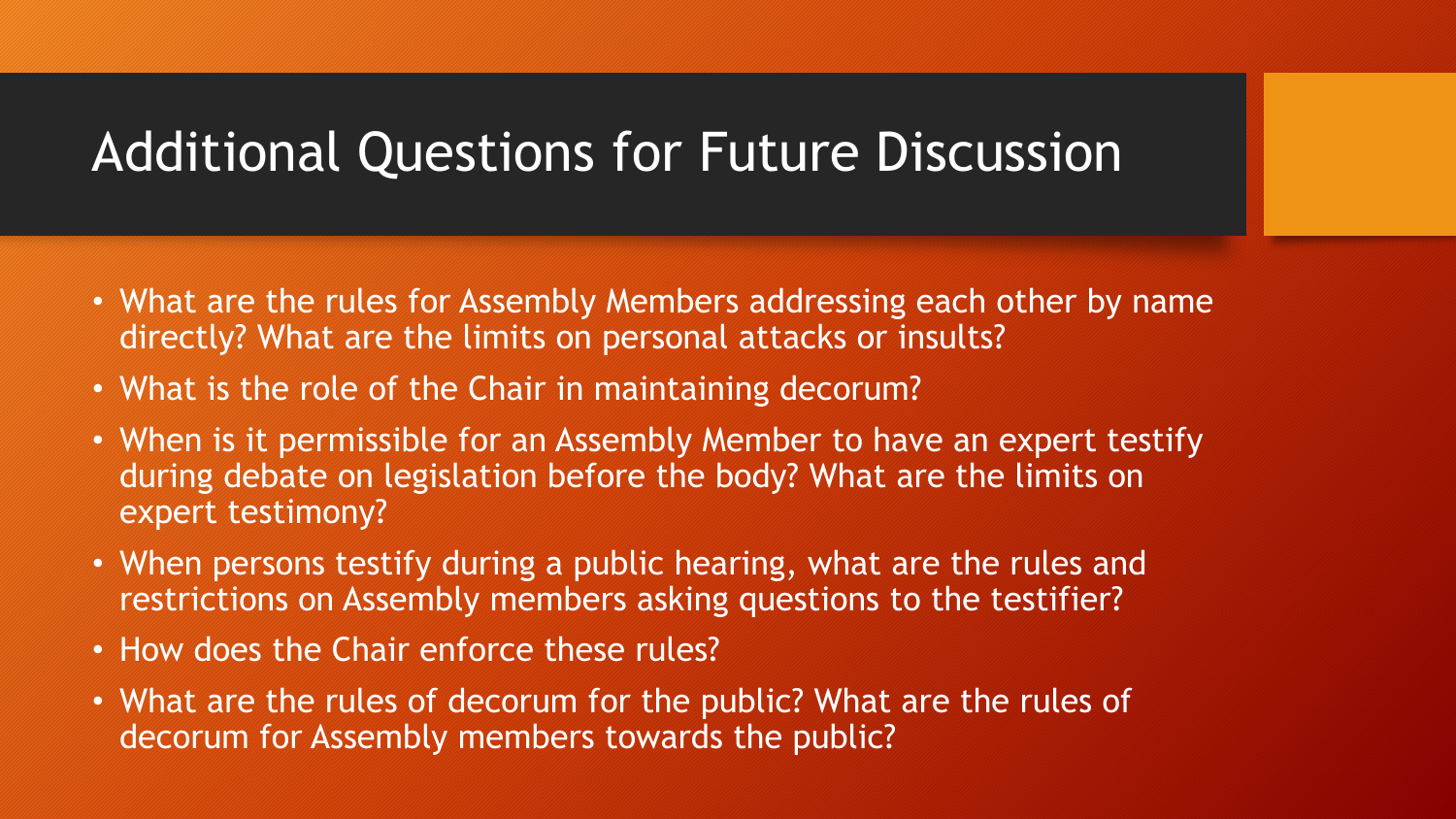What are the rules for Assembly Members addressing each other by name directly? What are the limits on personal attacks or insults?

- Robert's Rules advises against Members addressing each other by name. The idea is to keep the focus on issues, not individuals.
- However, per our established custom, you can address another member by name if it is done in a respectful manner.
- A member may still declare a Point of Order at any time if the Robert's Rule is not being followed, even if a member is using the established custom
- Customary practice must yield to Robert's Rules, per 3.70.770, if a Point of Order is declared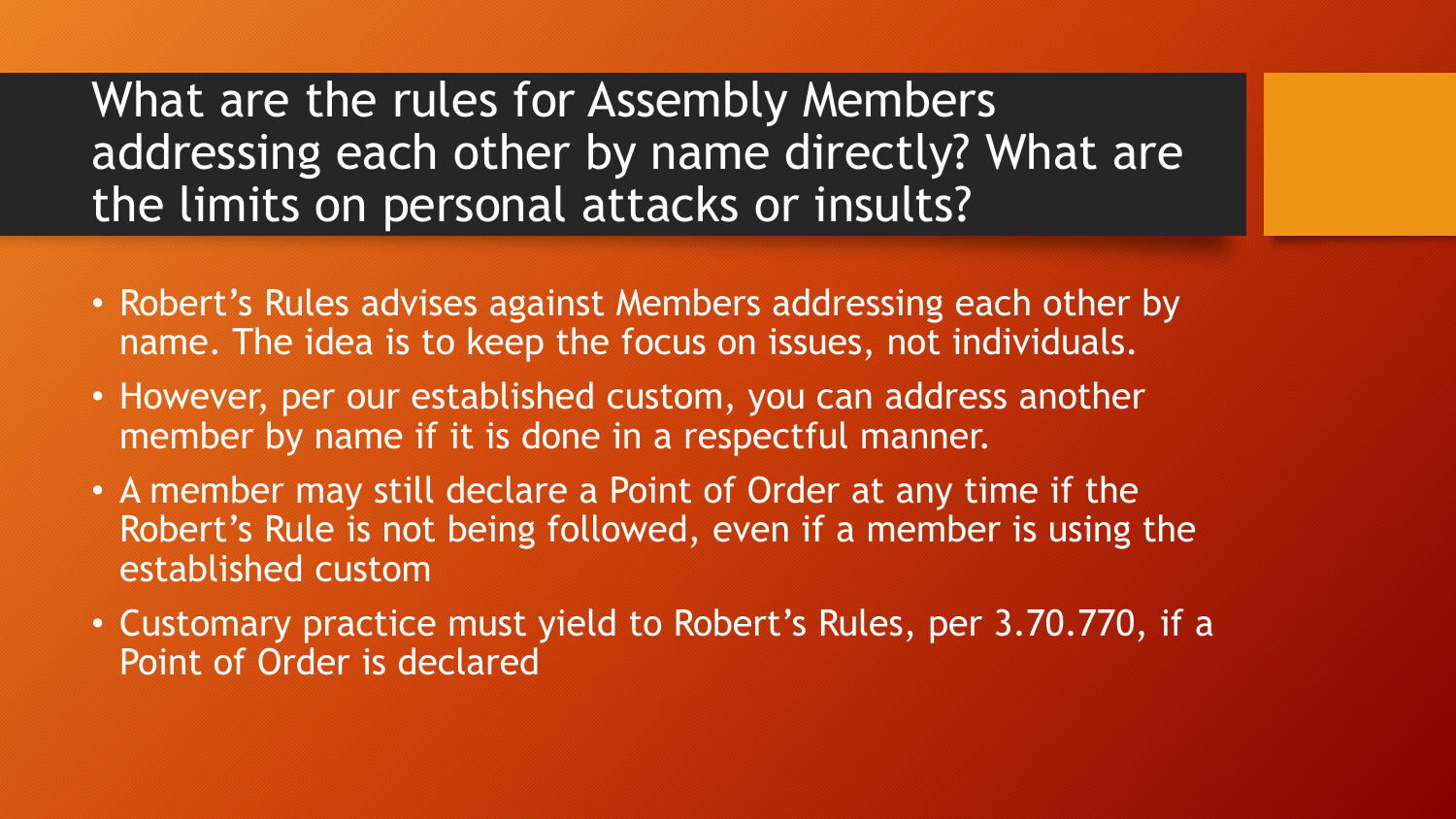#### What is the role of the Chair in maintaining decorum?

- Simply put, the Chair is responsible for maintaining decorum
- The Chair may interrupt a speaker if decorum is not being observed
- A Member may declare a Point of Order to interrupt a speaker and, after getting recognized by the Chair, bring attention to another Member who is failing to observe decorum
- The Chair then directs the member to come into compliance
- If a Member fails to come into compliance, the Chair shall take back control of the floor and continue the proceedings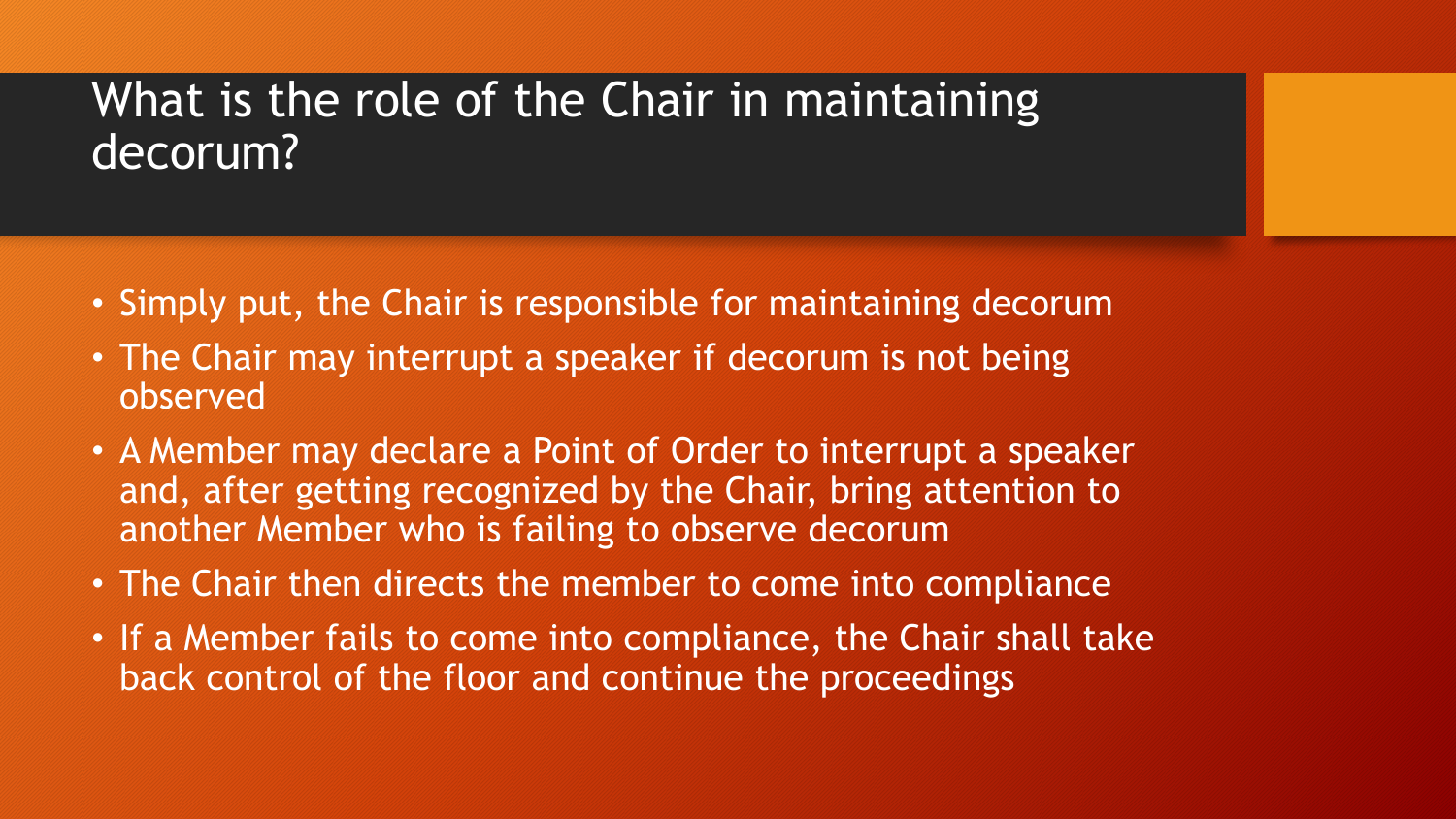When is it permissible for an Assembly Member to have an expert testify during debate on legislation before the body? What are the limits on expert testimony?

- Robert's Rules does not permit subject matter experts to weigh in during deliberation
- Rather, it is an established customary practice that Assembly members may call upon subject matter experts to answer questions before voting
- For reading from reports or books as part of a Member's speech, any Member may object to a subject matter expert and majority vote of the body shall determine the outcome
- If a member raises a Point of Order, then customary practice must yield to Robert's Rules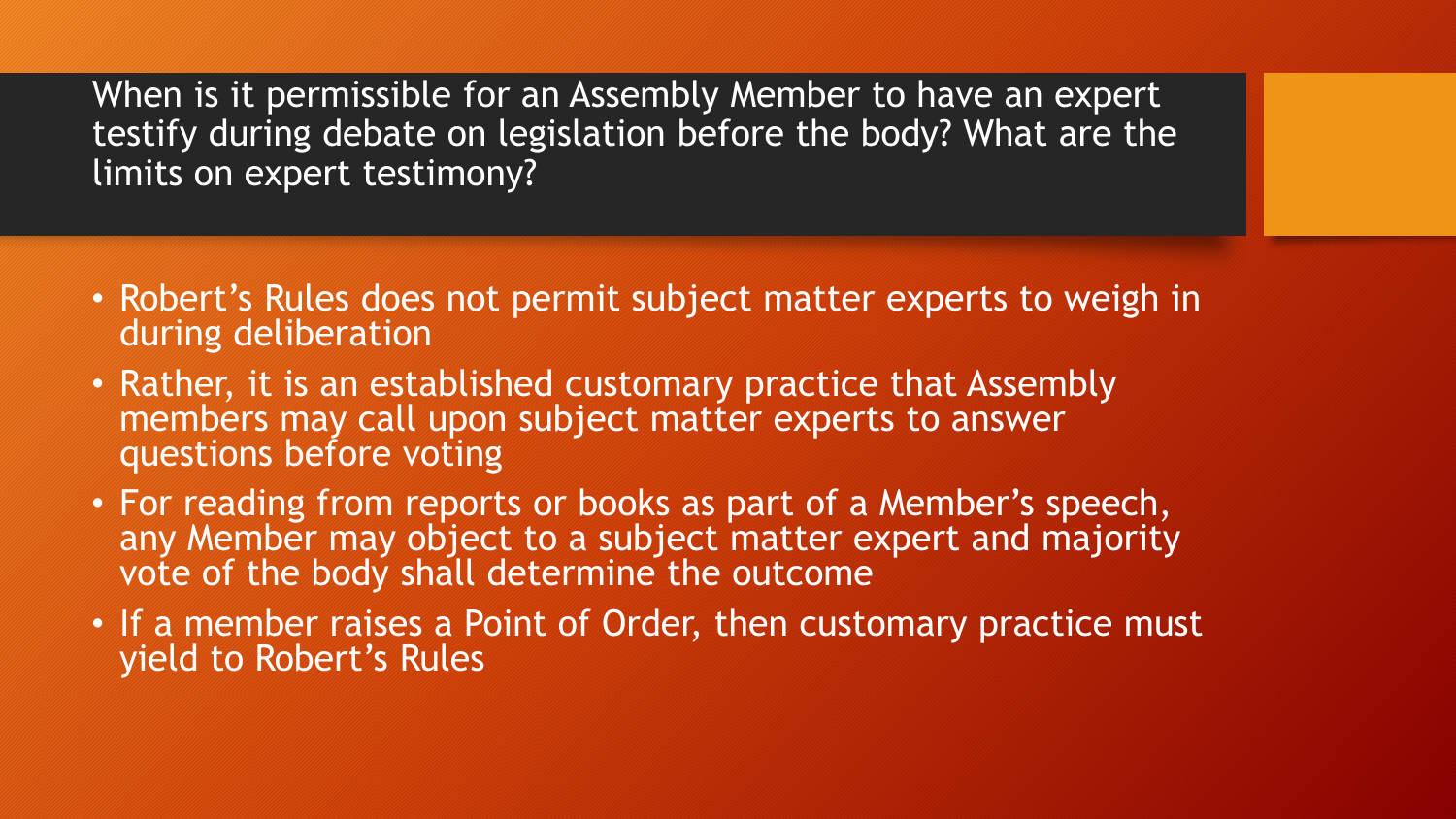#### Expert witness continued

- For adjudicatory or quasi-judicial matters, Code gives the Assembly subpoena powers
- On other legislative items, nothing in Code prevents expert witnesses
- A Point of Order should be raised if a Member feels that expert witnesses are being abused, i.e. they are not germane to the pending question, repetivie, or dilatory
- To repeat, Robert's Rules does not allow expert witnesses, but it is our customary practice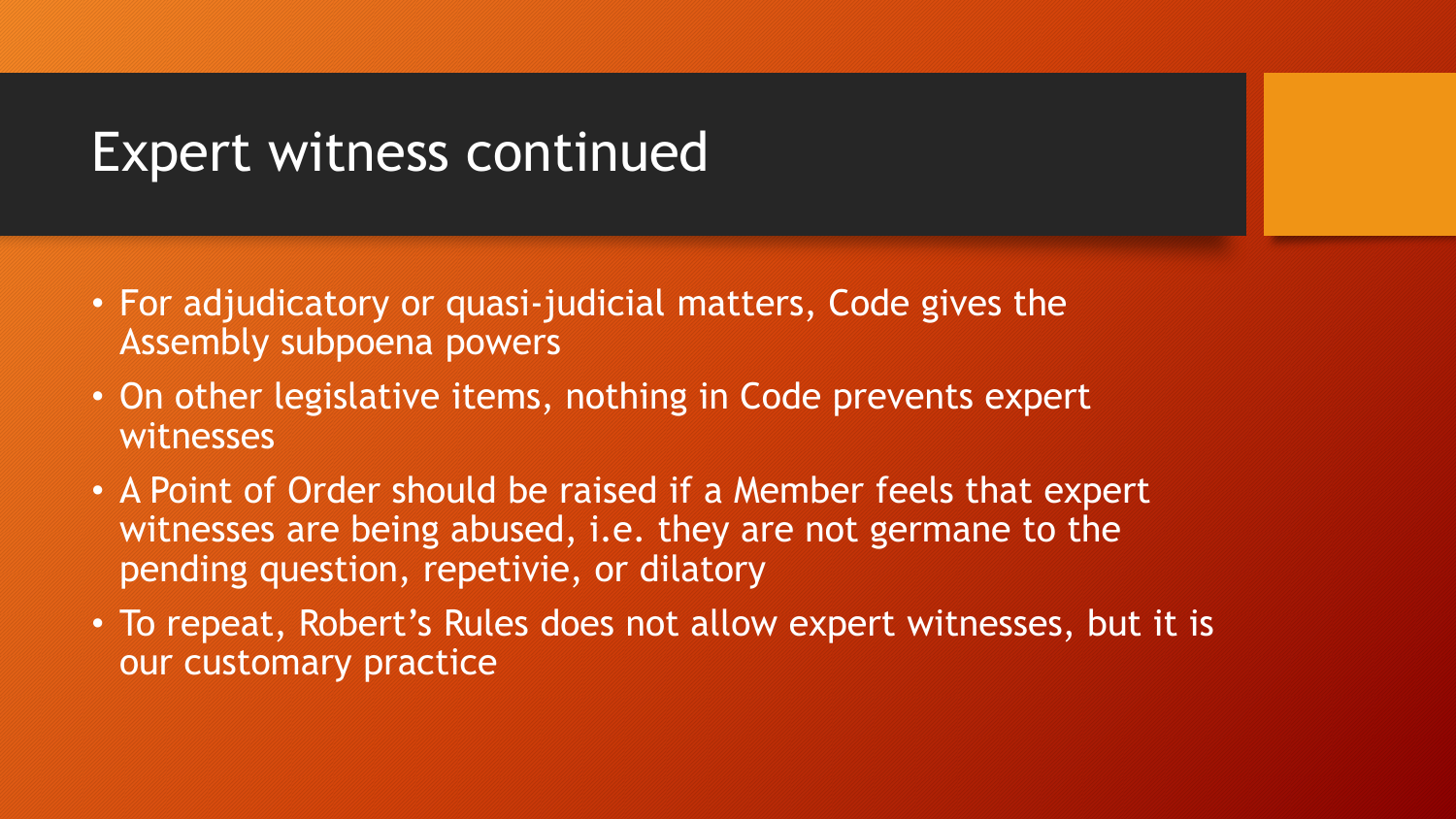When persons testify during a public hearing, what are the rules and restrictions on Assembly members asking questions to the testifier?

- Members have wide latitude
- Questions need to be germane to the topic and to the testifier's statements
- A Point of Order can be raised by a Member if questions are of a non- relevant or dilatory nature
- Under current public hearing procedures, members should listen to testimony and normally do not answer questions or respond to comments from testifiers
- Orderly conduct of business suggests that members should refrain from asking testifiers questions that serve little purpose for the Assembly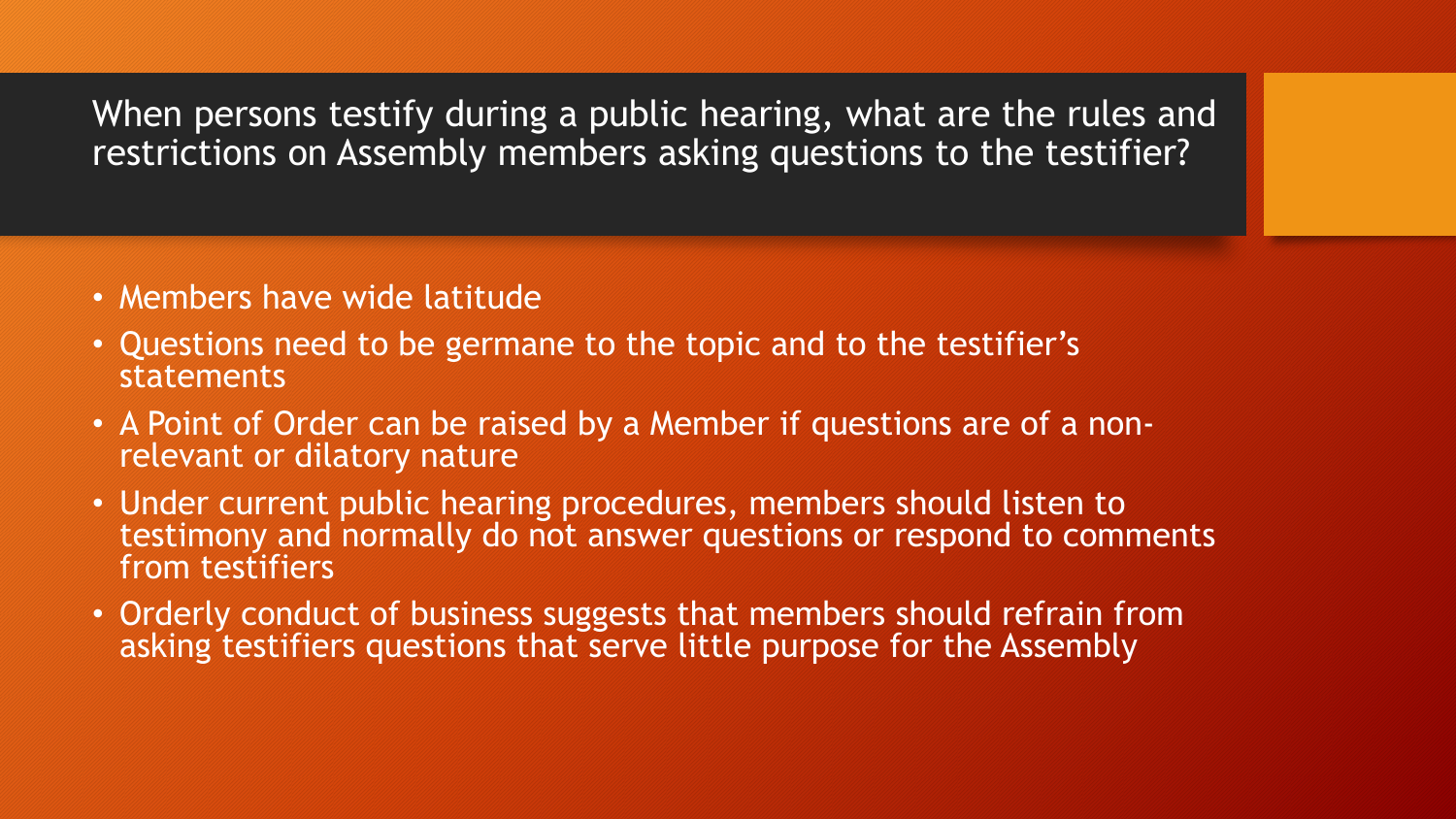#### How does the Chair enforce these rules?

- The Chair may interrupt a speaker at any time to inform them they are out of compliance
- Any rulings by the Chair are subject to an objection and majority vote of the body
- Calling a Member to Order: This is usually the first warning (and many times the second). The Chair will make a statement like the following: "The member from Downtown is out of order." Or "The member from South Anchorage will come to order." Or "That is not in order."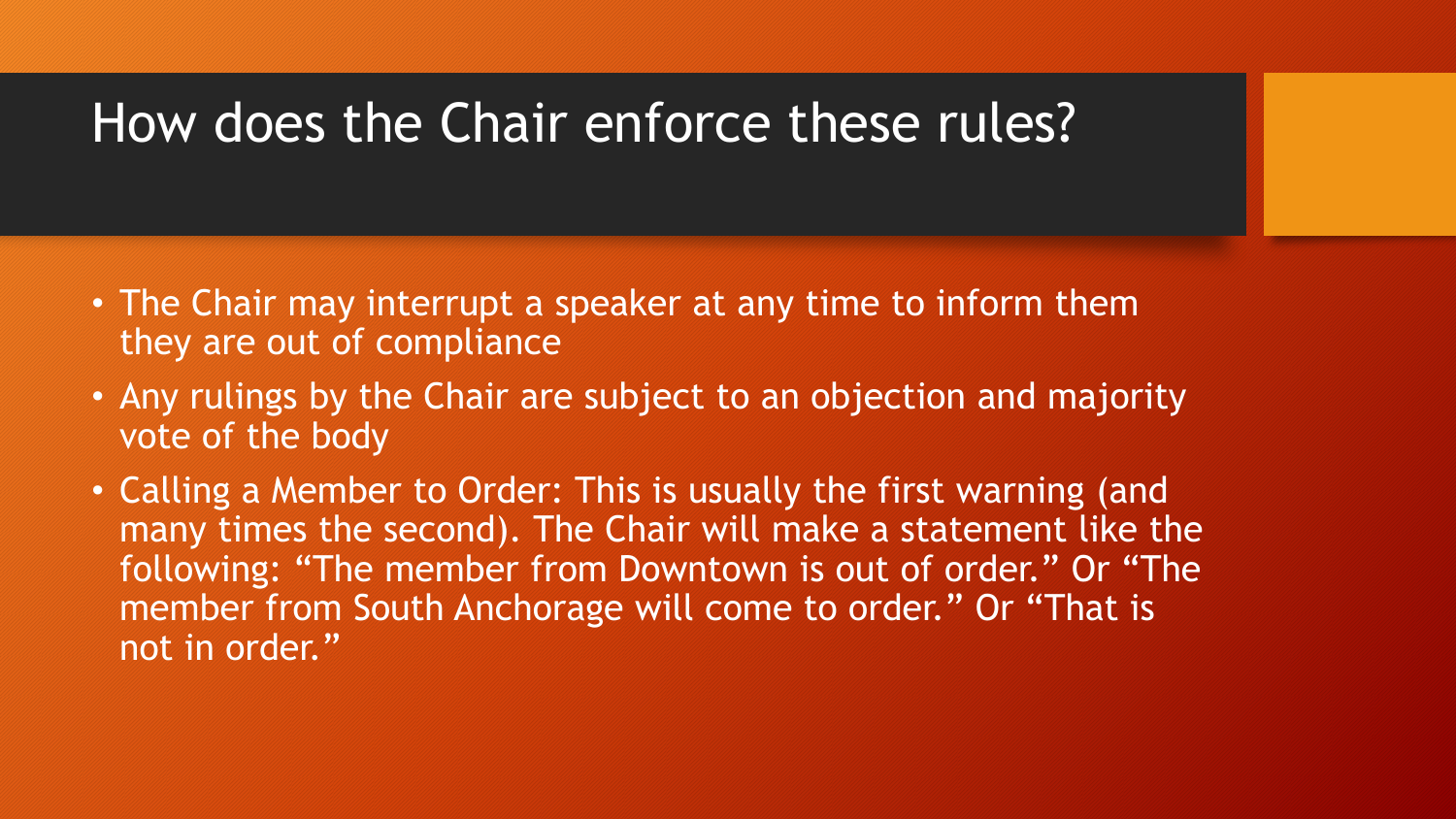#### Enforcement of Rules Continued

- "Naming" an Offender: After repeated warnings, the Chair may direct the Clerk to take down the objectionable or disorderly words used by the offending Member and enter them into the minutes
- Committees: If a Member continually fails to adhere to decorum, the Chair may consider removal from committees or committee chairpersonship (this is described as a last step before censure)
- Censure: This is not taken lightly due to the high regard for free speech rights of all members. If all the above have been used and the Member fails to follow decorum, the Assembly may move to censure, which is a formal public resolution reprimanding a Member for specified conduct. It is a motion, debate, and a majority vote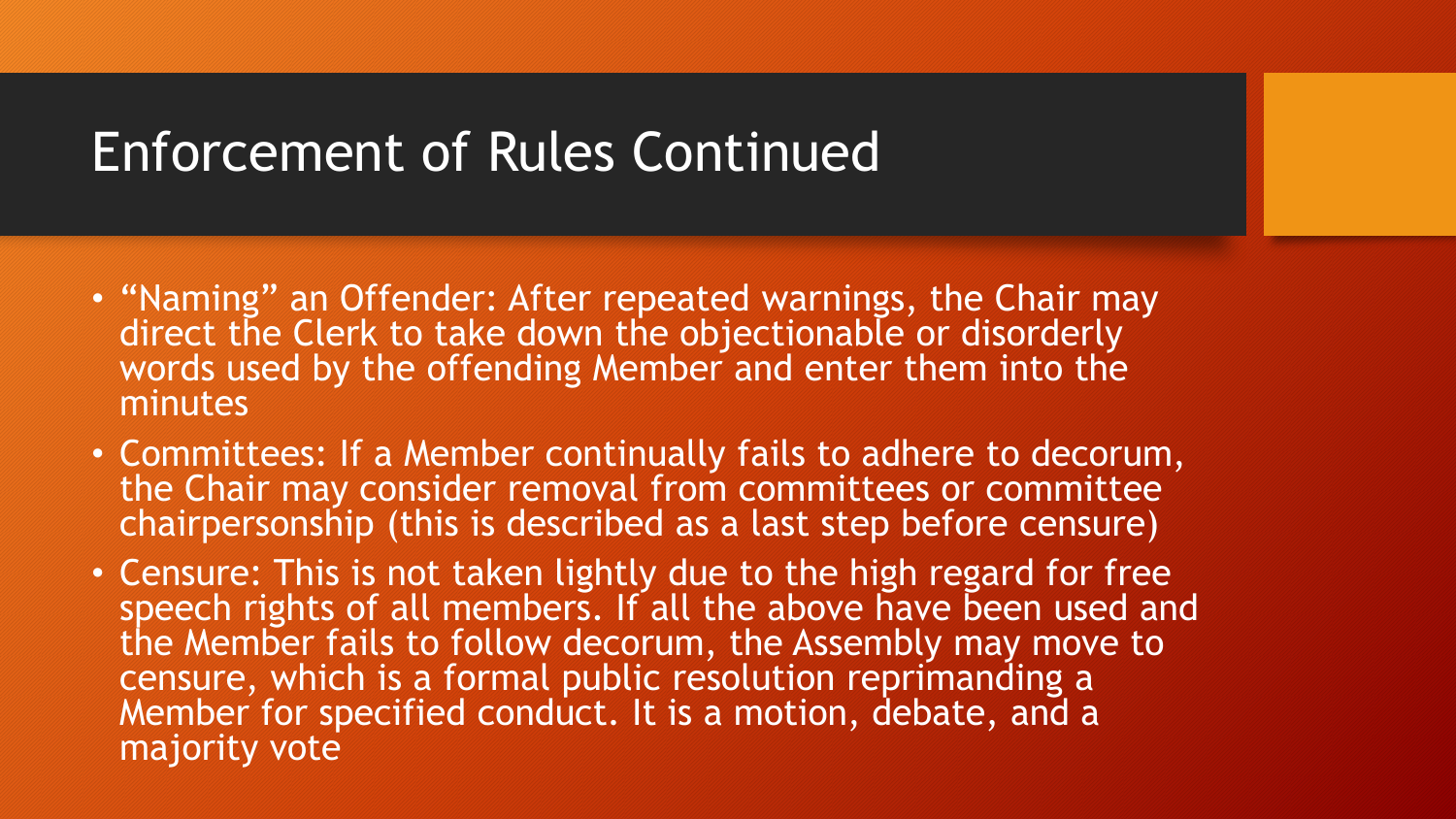#### Rules of Decorum for/towards the Public

• Slide 16 addresses some of these issues (rules and restrictions on asking questions to testifiers)

#### • Department of Law did some additional research

- Rules that apply to Assembly members don't apply to the public, generally the public has greater First Amendment liberties (Robert's Rules, page 648)
- The Assembly can set some limits. Our Code has the following limits: 1) time limit (2.30.055B), 2) testifier provide their name and residence (2.30.055A), and 3) that the public comments be limited to the item at hand (2.30.055B)
- Assembly may prohibit disruptive public conduct, including someone speaking too long, being unduly répetitious, and extended discussion on irrelevancies
- Before ejecting someone from the meeting, they must *actually* disrupt the meeting
- *Acosta v. City of Costa Mesa*: "It shall be unlawful for any person in the audience at a council meeting to do any of the following … Engage in disorderly, disruptive, disturbing, delaying or boisterous conduct, such as, but not limited to, handclapping, stomping of feet, whistling, making noise, use of profane language or obscene gestures, yelling or similar demonstrations, which conduct substantially *interrupts, delays, or disturbs* the peace and good order of the<br>proceedings of the council."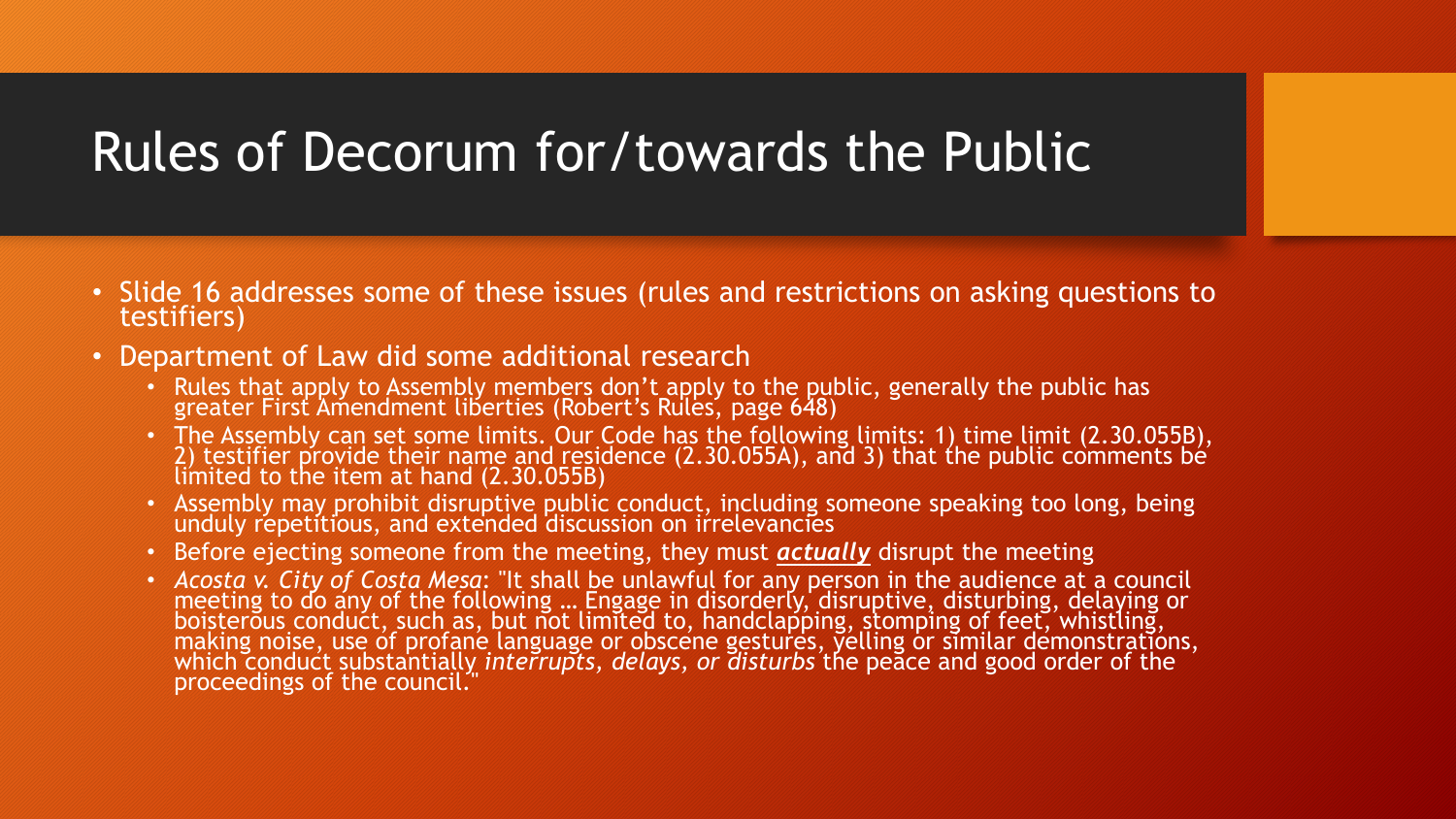#### Decorum for/towards Public Continued

- To reiterate, Robert's Rules and Code don't provide with these rules, thus it is up to us to determine the rules of decorum for the public
- Further refine the talking point
- 2013 report from the Citizen's Task Force
- Further refine talking point:
	- "For testimony on public hearing items, please direct your comments to the Assembly or the Chair, and not to anyone personally. Personal attacks are not appropriate. For public hearing items your testimony must focus on the topic, not other items or subjects. I will, as Chair, work to maintain decorum at this meeting and ask for your assistance."
	- Could add some additional guardrails similar to *Acosta*, but should be heavily scrutinized for First Amendment protections
	- Could also add what is meant by "work to maintain decorum"